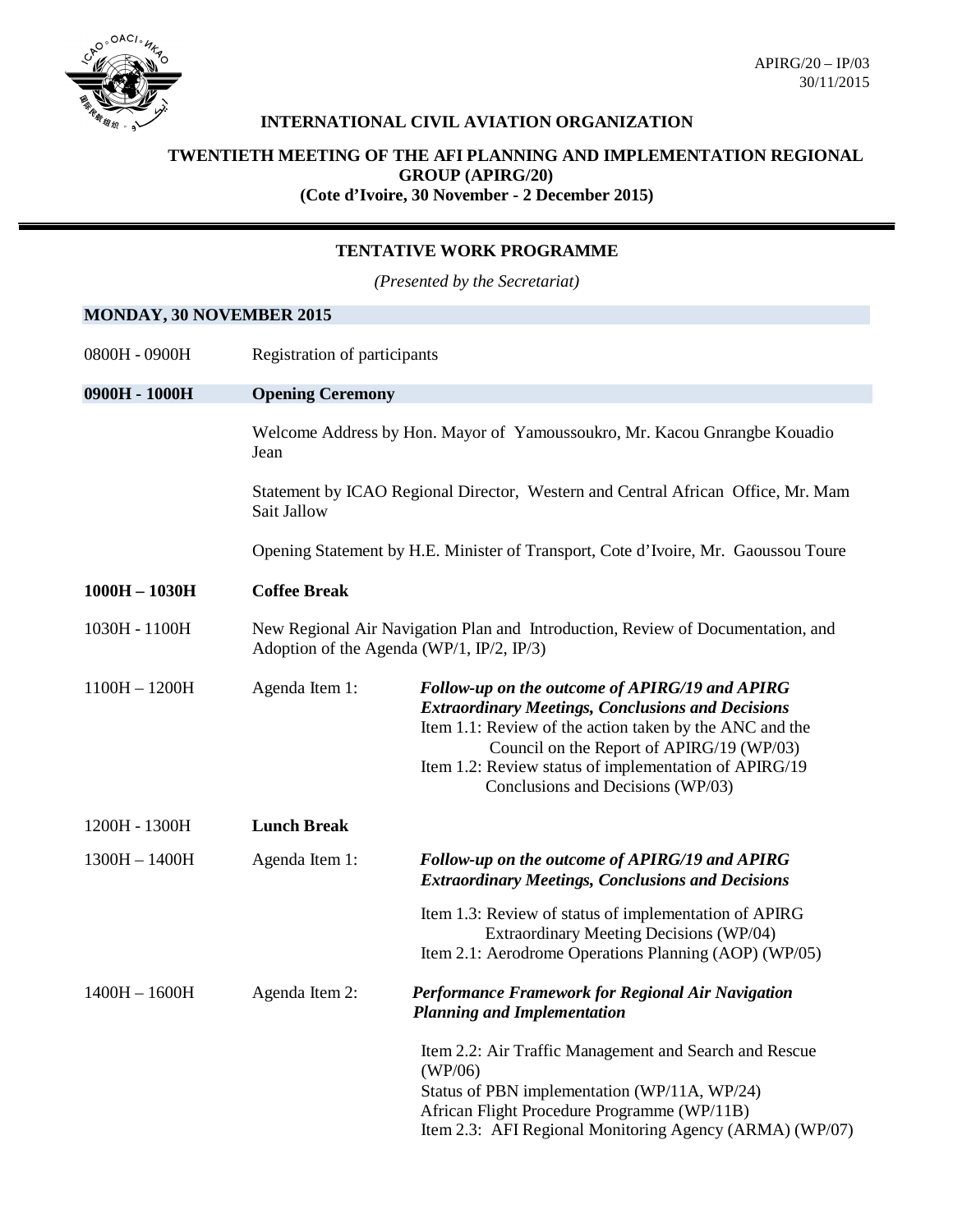# **TUESDAY, 1 DECEMBER 2015**

| 0830H - 1030H                     | Agenda Item 2:                   | Performance Framework for Reginal Air Navigation<br><b>Planning and Implementation</b>                                                                                                                                                                                                                                                                                                                                                    |
|-----------------------------------|----------------------------------|-------------------------------------------------------------------------------------------------------------------------------------------------------------------------------------------------------------------------------------------------------------------------------------------------------------------------------------------------------------------------------------------------------------------------------------------|
|                                   |                                  | Item 2.4: Communications Navigation and Surveillance (CNS)<br>Communications (WP/08A, WP/13, WP/15, WP/21, 25, 27)<br>Navigation (WP/08B, WP/14, IP/08)<br>Surveillance (WP/08C, IP/13)<br>Frequency spectrum issues (WP/08D, WP/26),<br>Item 2.5: Aeronautical Information Management (AIM) (WP/09,<br>WP/12, WP/22, IP/05)<br>Item 2.6: Aeronautical Meteorology (MET) (WP/10, WP/23)<br>Item 2.7: Other Air Navigation Matters (IP/12) |
| 1030H - 1045H                     | <b>Coffee Break</b>              |                                                                                                                                                                                                                                                                                                                                                                                                                                           |
| 1045H - 1300H                     | Agenda Item 3:                   | <b>Adoption of the New AFI Air Navigation Plan</b> (eANP)                                                                                                                                                                                                                                                                                                                                                                                 |
|                                   |                                  | New AFI Air Navigation Plan (WP/17, IP/04)                                                                                                                                                                                                                                                                                                                                                                                                |
| $1300H - 1400H$                   | <b>Lunch Break</b>               |                                                                                                                                                                                                                                                                                                                                                                                                                                           |
| 1400H - 1530H                     | Agenda Item 4:                   | Re-organization of the APIRG<br>Item 4.1: New Structure of APIRG and Contributory Bodies<br>(WP/18)<br>Item 4.2: Consequential amendments of APIRG Procedural<br>Handbook (WP/16, WP/19)<br>Item 4.3: Establishment and operationalization of New APIRG<br><b>Structure and contributor Bodies</b>                                                                                                                                        |
| 1530H - 1545H                     | <b>Coffee Break</b>              |                                                                                                                                                                                                                                                                                                                                                                                                                                           |
| 1545H - 1700H                     | Agenda Item 4:                   | Item 4.4: Identification of Priority Projects (WP/20, IP/07)<br>Item 4.5: Project Implementation issues (WP/20)                                                                                                                                                                                                                                                                                                                           |
| <b>WEDNESDAY, 2 DECEMBER 2015</b> |                                  |                                                                                                                                                                                                                                                                                                                                                                                                                                           |
| 0830H - 1030H                     | Agenda Item 5:                   | <b>Future Work Programme</b>                                                                                                                                                                                                                                                                                                                                                                                                              |
|                                   | Agenda Item 6:                   | Any other Business<br>Regional cooperation initiatives (IP/09)                                                                                                                                                                                                                                                                                                                                                                            |
|                                   | Agenda Item 7:                   | Venue and Date of the Next Meeting                                                                                                                                                                                                                                                                                                                                                                                                        |
| $1030H - 1045H$                   | <b>Coffee Break</b>              |                                                                                                                                                                                                                                                                                                                                                                                                                                           |
| $10H45 - 1230H$                   | Preparation of Draft Report      |                                                                                                                                                                                                                                                                                                                                                                                                                                           |
| $1230H - 1300H$                   | Distribution of the Draft Report |                                                                                                                                                                                                                                                                                                                                                                                                                                           |